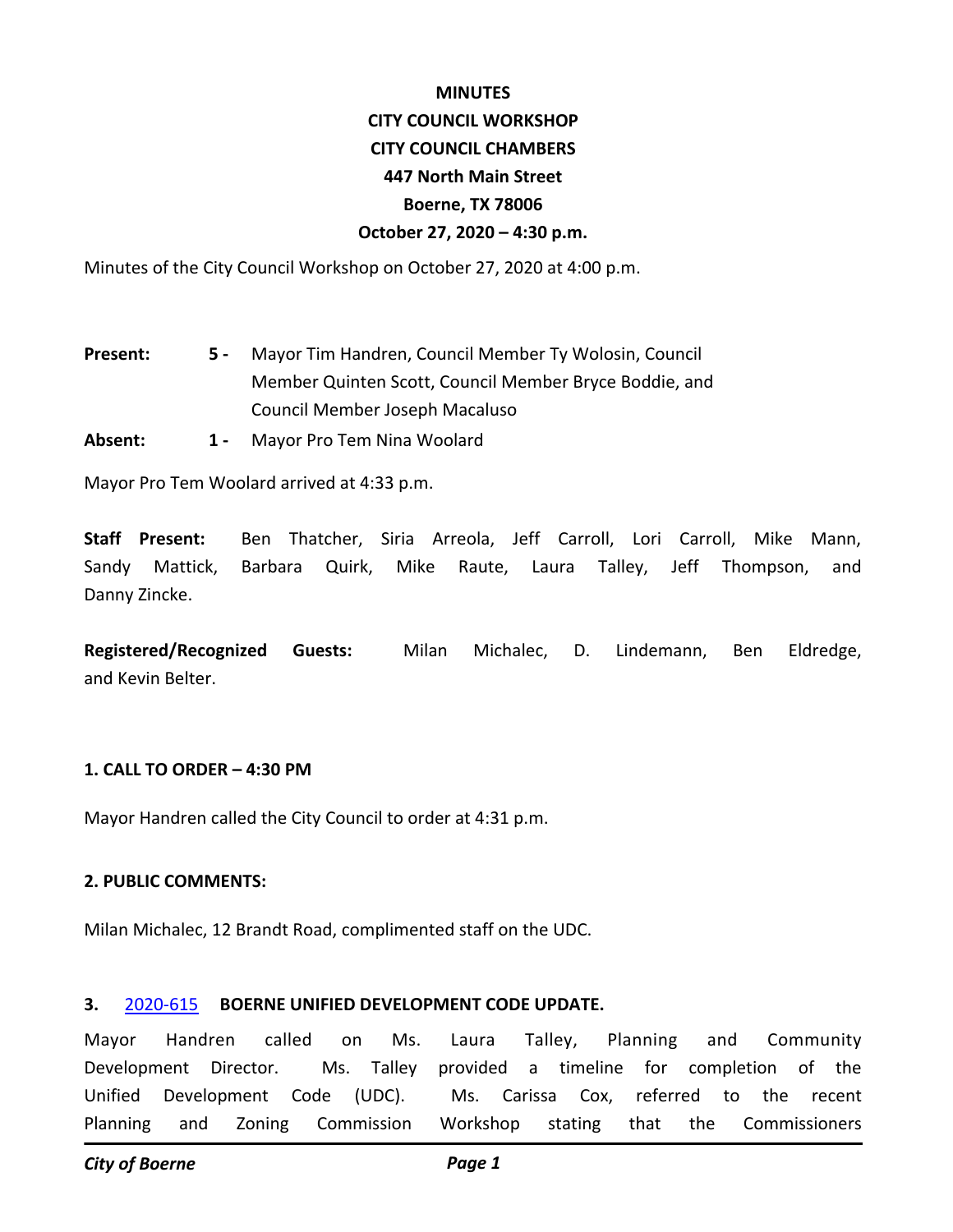prefer to have the public hearing and not make the recommendation at the same meeting. Discussion ensued regarding the timeline. Ms. Cox also reviewed how variances will be handled, set-backs for single family zones, and creating two categories for multi-family developments. Discussion also ensued regarding accessory dwellings and trees.

### **4. ADJOURNMENT**

Mayor Handren adjourned the City Council Workshop at 5:14 p.m.

# **MINUTES REGULAR CITY COUNCIL MEETING CITY COUNCIL CHAMBERS 447 North Main Street Boerne, TX 78006 October 27, 2020 – 6:00 PM**

Minutes of the Regular City Council meeting of October 27, 2020 at 6:00.

Mayor Tim Handren, Council Member Ty Wolosin, Mayor Pro Tem Nina Woolard, Council Member Quinten Scott, Council Member Bryce Boddie, and Council Member Joseph Macaluso **Present: 6 -** 

**Staff Present:** Ben Thatcher, Siria Arreola, Jeff Carroll, Lori Carroll, Ray Hacker, Mike Mann, Sandy Mattick, Nick Montagno, Barbara Quirk, Mike Raute, Lisa Robles, Chris Shadrock, Laura Talley, Jeff Thompson, and Danny Zincke.

**Registered/Recognized Guests:** Milan Michalec, D. Lindemann, Ben Eldredge, Kevin Belter, and Kathy Estes. Amy Story was virtually present.

# **1. CALL TO ORDER – 6:00 PM**

Mayor Handren called the City Council to order at 6:00 p.m.

Mayor Handren asked for a Moment of Silence and led the Pledge of Allegiance to the United States Flag and to the Texas Flag.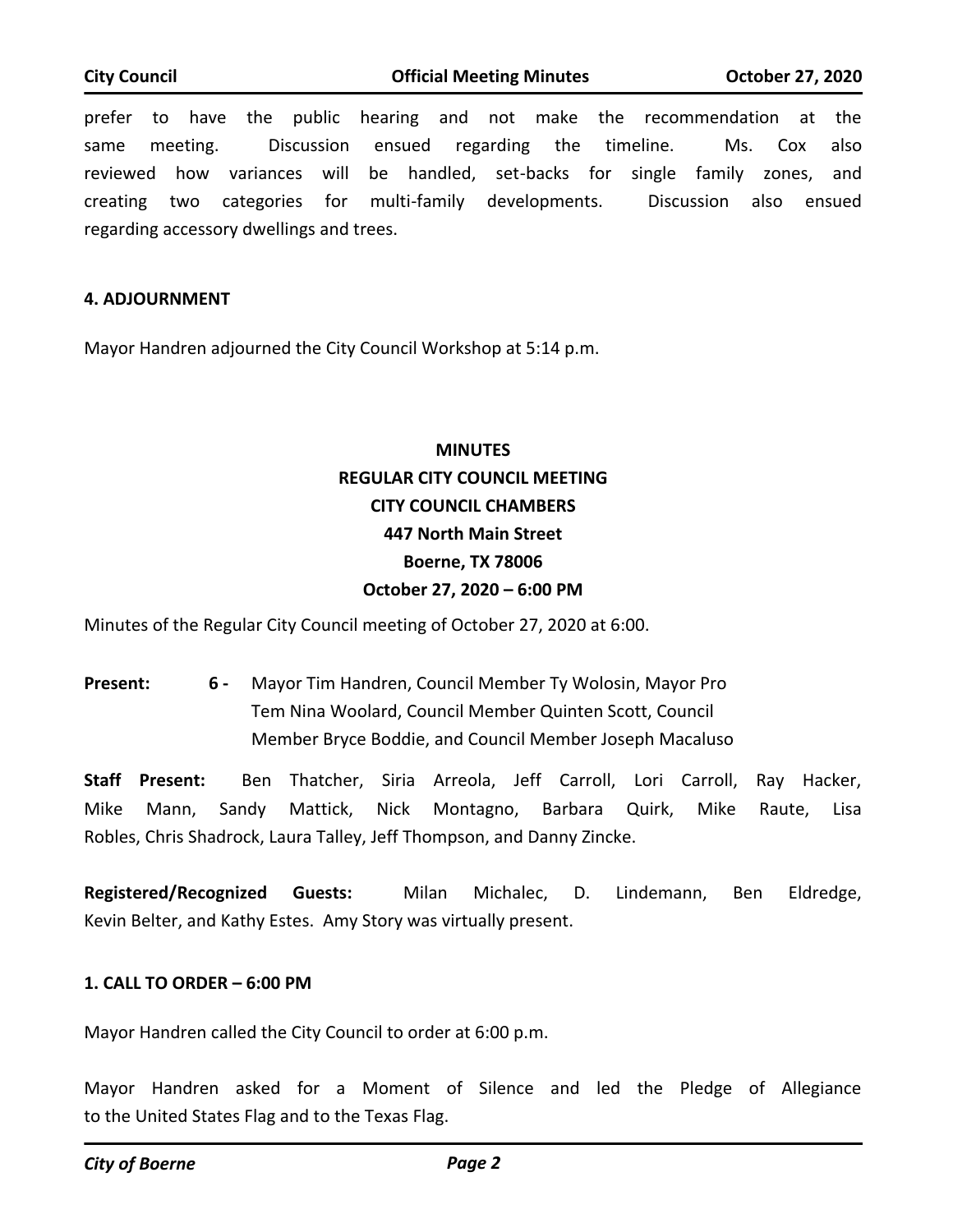## **2. CONFLICTS OF INTEREST**

No comments were declared.

#### **3. PUBLIC COMMENTS:**

Kevin Belter stated that he was raised in Boerne since age seven. He is a Board Certified Master Arborist. Many of the trees outdate the city. He spoke on tree preservation and the city's growth.

#### **4. CONSENT AGENDA:**

**A.** [2020-620](http://boerne.legistar.com/gateway.aspx?m=l&id=/matter.aspx?key=5539) **CONSIDER APPROVAL OF THE MINUTES OF THE REGULAR CITY COUNCIL MEETING ON OCTOBER 13, 2020.**

THE MINUTES WERE APPROVED.

**B.** [2020-613](http://boerne.legistar.com/gateway.aspx?m=l&id=/matter.aspx?key=5532) **CONSIDER ON SECOND READING ORDINANCE NO. 2020-25; AN ORDINANCE AMENDING THE CITY OF BOERNE ZONING ORDINANCE NO. 2007-64, CAPTIONED, "ZONING ORDINANCE OF THE CITY OF BOERNE, TEXAS", DATED DECEMBER 18,2007, BY AMENDING ARTICLE 3, SECTION 13, PERMANENT ZONING OF 0.829 ACRES LOCATED AT 33565 INTERSTATE HIGHWAY 10 (KAD NO. 15876) FROM TEMPORARY ZONING, R-A, SINGLE-FAMILY RURAL RESIDENTIAL-AGRICULTURAL DISTRICT TO B-2, HIGHWAY COMMERCIAL DISTRICT; REPEALING ALL ORDINANCES IN CONFLICT; CONTAINING A SEVERANCE CLAUSE; AND DECLARING AN EFFECTIVE DATE.**

THE ORDINANCE WAS APPROVED.

**C.** [2020-614](http://boerne.legistar.com/gateway.aspx?m=l&id=/matter.aspx?key=5533) **CONSIDER ON SECOND READING ORDINANCE NO. 2020-26; AN ORDINANCE AMENDING THE CITY OF BOERNE ZONING ORDINANCE NO. 2007-64, CAPTIONED, "ZONING ORDINANCE OF THE CITY OF BOERNE, TEXAS", DATED DECEMBER 18,2007, BY AMENDING ARTICLE 3, SECTION 13, PERMANENT ZONING OF**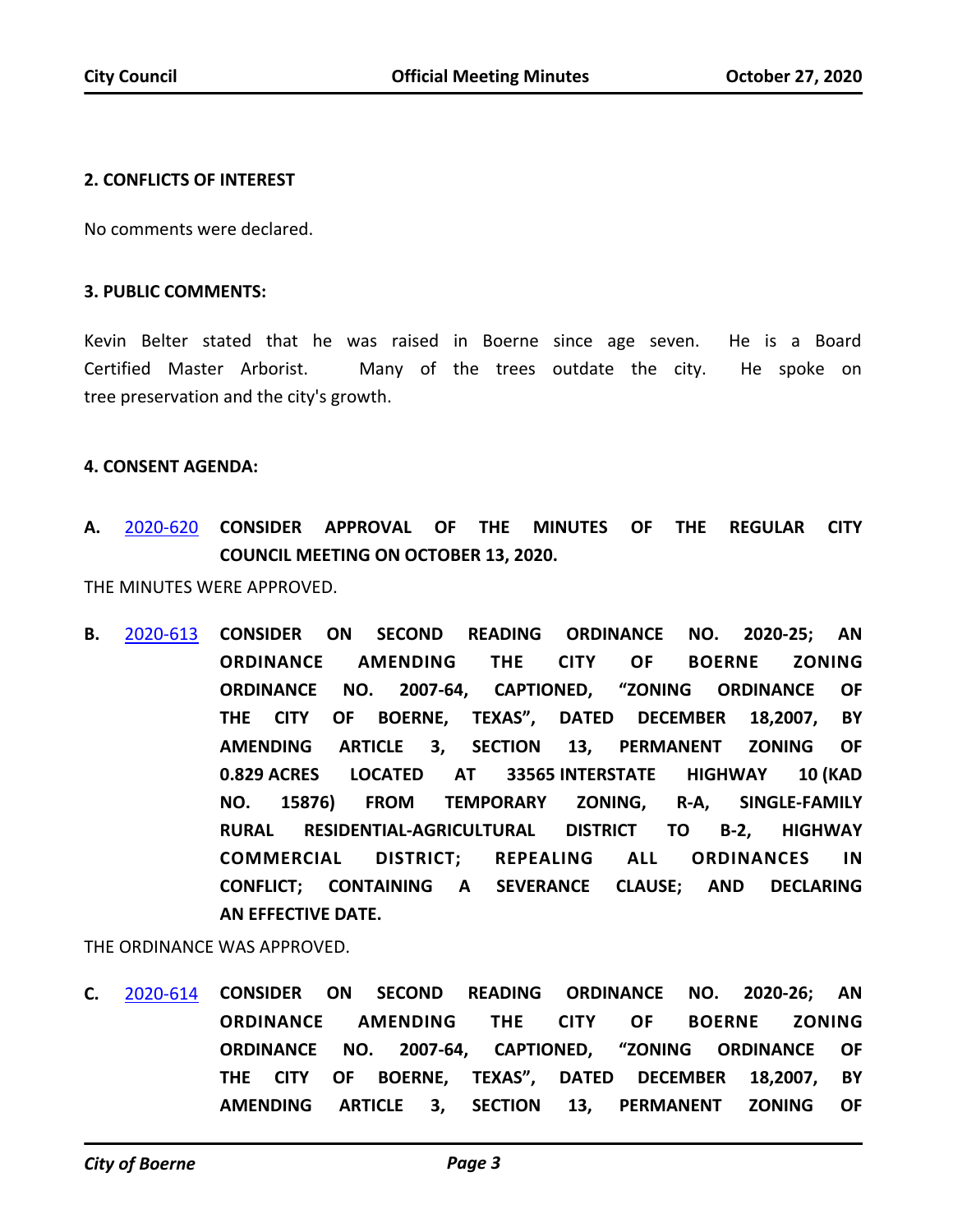**0.374 ACRES LOCATED AT 33875A INTERSTATE HIGHWAY 10 (KAD NO. 33907) FROM TEMPORARY ZONING, R-A, SINGLE-FAMILY RURAL RESIDENTIAL-AGRICULTURAL DISTRICT TO B-2, HIGHWAY COMMERCIAL DISTRICT; REPEALING ALL ORDINANCES IN CONFLICT; CONTAINING A SEVERANCE CLAUSE; AND DECLARING AN EFFECTIVE DATE.**

THE ORDINANCE WAS APPROVED.

**D.** [2020-621](http://boerne.legistar.com/gateway.aspx?m=l&id=/matter.aspx?key=5540) **CONSIDER RESOLUTION NO. 2020-R85; A RESOLUTION AUTHORIZING THE CITY MANAGER TO PROCEED WITH PURCHASES AS PER SECTION 6.08 OF THE CITY OF BOERNE'S HOME RULE CHARTER. (Fiberglass weir components for the Esser Road Wastewater Treatment Plant clarifiers in an amount not to exceed \$16,570.40 to replace worn materials on plant structures)**

THE RESOLUTION WAS APPROVED.

**E.** [2020-622](http://boerne.legistar.com/gateway.aspx?m=l&id=/matter.aspx?key=5541) **CONSIDER RESOLUTION NO. 2020-R86; A RESOLUTION AUTHORIZING THE CITY MANAGER TO PROCEED WITH PURCHASES AS PER SECTION 6.08 OF THE CITY OF BOERNE'S HOME RULE CHARTER. (Two axle shafts for the Esser Road Wastewater Treatment Plant aeriation basins in an amount not to exceed \$19,516.00 to replace worn materials on plant structures)**

THE RESOLUTION WAS APPROVED.

**F.** [2020-605](http://boerne.legistar.com/gateway.aspx?m=l&id=/matter.aspx?key=5524) **CONSIDER RESOLUTION NO. 2020-R87; A RESOLUTION AUTHORIZING THE CITY MANAGER TO PROCEED WITH PURCHASES AS PER SECTION 6.08 OF THE CITY OF BOERNE'S HOME RULE CHARTER. (Scale computing servers in an amount not to exceed \$43,860.17)**

THE RESOLUTION WAS APPROVED.

**G.** [2020-618](http://boerne.legistar.com/gateway.aspx?m=l&id=/matter.aspx?key=5537) **CONSIDER RESOLUTION NO. 2020-R88; A RESOLUTION AUTHORIZING THE CITY MANAGER TO ENTER INTO AND MANAGE A PLANNED MAINTENANCE AGREEMENT BETWEEN THE CITY OF BOERNE AND WAUKESHA-PEARCE INDUSTRIES, LLC. FOR EMERGENCY GENERATOR PREVENTATIVE SERVICES**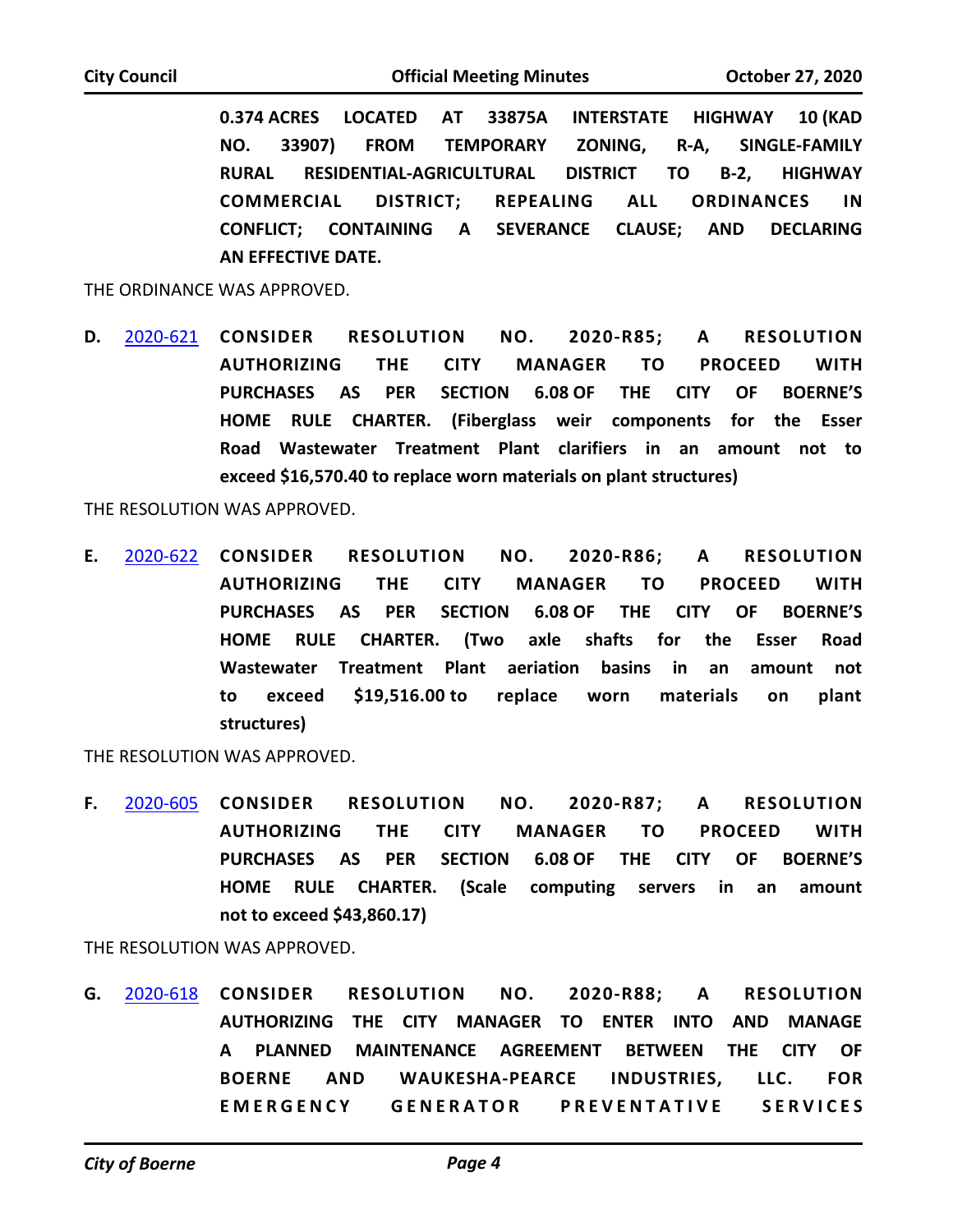#### **MAINTENANCE FOR AN AMOUNT NOT TO EXCEED \$22,172.26.**

THE RESOLUTION WAS APPROVED.

**H.** [2020-616](http://boerne.legistar.com/gateway.aspx?m=l&id=/matter.aspx?key=5535) **CONSIDER RESOLUTION NO. 2020-R89; A RESOLUTION AUTHORIZING THE CITY MANAGER TO ENTER INTO AND MANAGE AN AGREEMENT BETWEEN THE CITY OF BOERNE AND INTERPOOL, INC. FOR POOL WATER TREATMENT SERVICES FOR AN AMOUNT NOT TO EXCEED \$17,160.00.**

THE RESOLUTION WAS APPROVED.

**I.** [2020-617](http://boerne.legistar.com/gateway.aspx?m=l&id=/matter.aspx?key=5536) **CONSIDER RESOLUTION NO. 2020-R90; A RESOLUTION AUTHORIZING THE CITY MANAGER TO ENTER INTO AND MANAGE A SCHEDULED MAINTENANCE SERVICE AGREEMENT BETWEEN THE CITY OF BOERNE AND HEAT TRANSFER SOLUTIONS, INC. FOR HVAC PREVENTATIVE MAINTENANCE SERVICES OF ALL CITY FACILITIES FOR AN AMOUNT NOT TO EXCEED \$35,158.00.**

THE RESOLUTION WAS APPROVED.

A MOTION WAS MADE BY MAYOR PRO TEM WOOLARD, SECONDED BY COUNCIL MEMBER SCOTT, TO APPROVE THE CONSENT AGENDA AS PRESENTED. THE MOTION CARRIED BY THE FOLLOWING VOTE:

5 - Council Member Wolosin, Mayor Pro Tem Woolard, Council Member Scott, Council Member Boddie, and Council Member Macaluso Yeah:

**REGULAR AGENDA:**

#### **5. RESOLUTIONS:**

**A.** [2020-619](http://boerne.legistar.com/gateway.aspx?m=l&id=/matter.aspx?key=5538) **CONSIDER RESOLUTION NO. 2020-R91; A RESOLUTION ADOPTING A 5 YEAR ECONOMIC DEVELOPMENT STRATEGY PLAN FOR THE YEARS 2020 - 2025.**

Mayor Handren called on Mr. Nick Montagno, Assistant to the City Manager. Mr. Montagno stated that in November 2019, the City approved an agreement with the Boerne Kendall County Economic Development Corporation (BKCEDC) which included a requirement of a City approved Stategy Plan. Mr. Montagno introduced Ms. Kathy Estes, Chair of the Executive Board for the BKCEDC to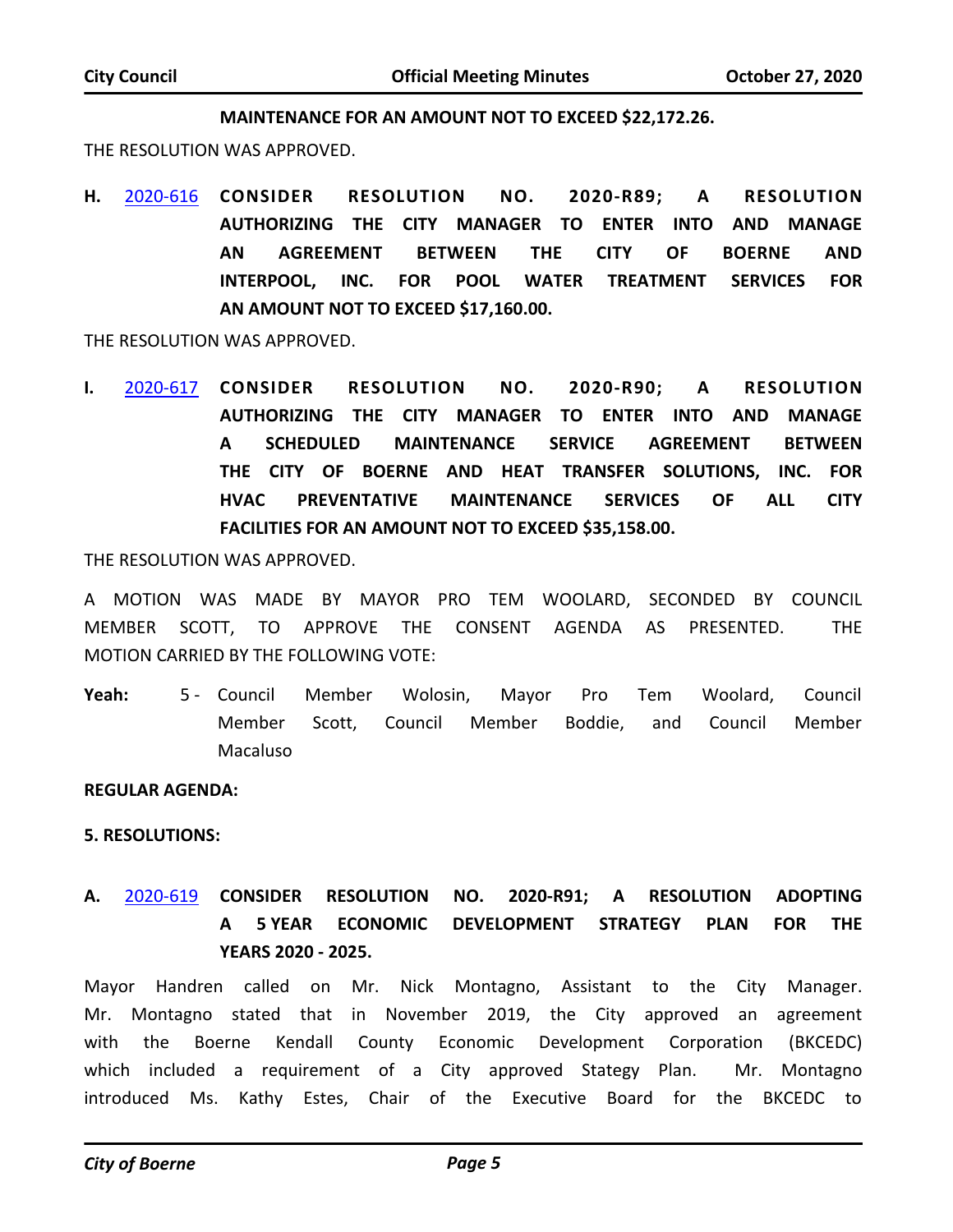provide an overview of the proposed Plan.

A MOTION WAS MADE BY COUNCIL MEMBER WOLOSIN, SECONDED BY COUNCIL MEMBER BODDIE, TO APPROVE RESOLUTION NO. 2020-R91; A RESOLUTION ADOPTING A 5 YEAR ECONOMIC DEVELOPMENT STRATEGY PLAN FOR THE YEARS 2020 - 2025. THE MOTION CARRIED BY THE FOLLOWING VOTE:

- Council Member Wolosin, Mayor Pro Tem Woolard, Council Member Scott, Council Member Boddie, and Council Member Macaluso Yeah: 5 - Council
- **B.** [2020-609](http://boerne.legistar.com/gateway.aspx?m=l&id=/matter.aspx?key=5528) **CONSIDER RESOLUTION NO. 2020-R92; A RESOLUTION AUTHORIZING THE CITY MANAGER TO ENTER INTO AND MANAGE A WATER SUPPLY CONTRACT BY AND BETWEEN THE CITY OF BOERNE AND LOOKOUT KENDALL RANCH, L.P. RELATING TO KENDALL COUNTY WATER CONTROL AND IMPROVEMENT DISTRICT NO. 4.**

Mayor Handren called on Mr. Jeff Thompson, Deputy City Manager. Mr. Thompson reminded the City Council that the item for consideration is a water agreement and not a development agreement. Mr. Thompson displayed a map of the location. He provided the history of the project stating this development will have 850 homes on 1142 acres. The developer will be responsible for most of the cost of the water extension. Discussion ensued regarding the list of developer requirements, the potential for reclaimed water in the future, and the necessity of existing water wells on the property be capped.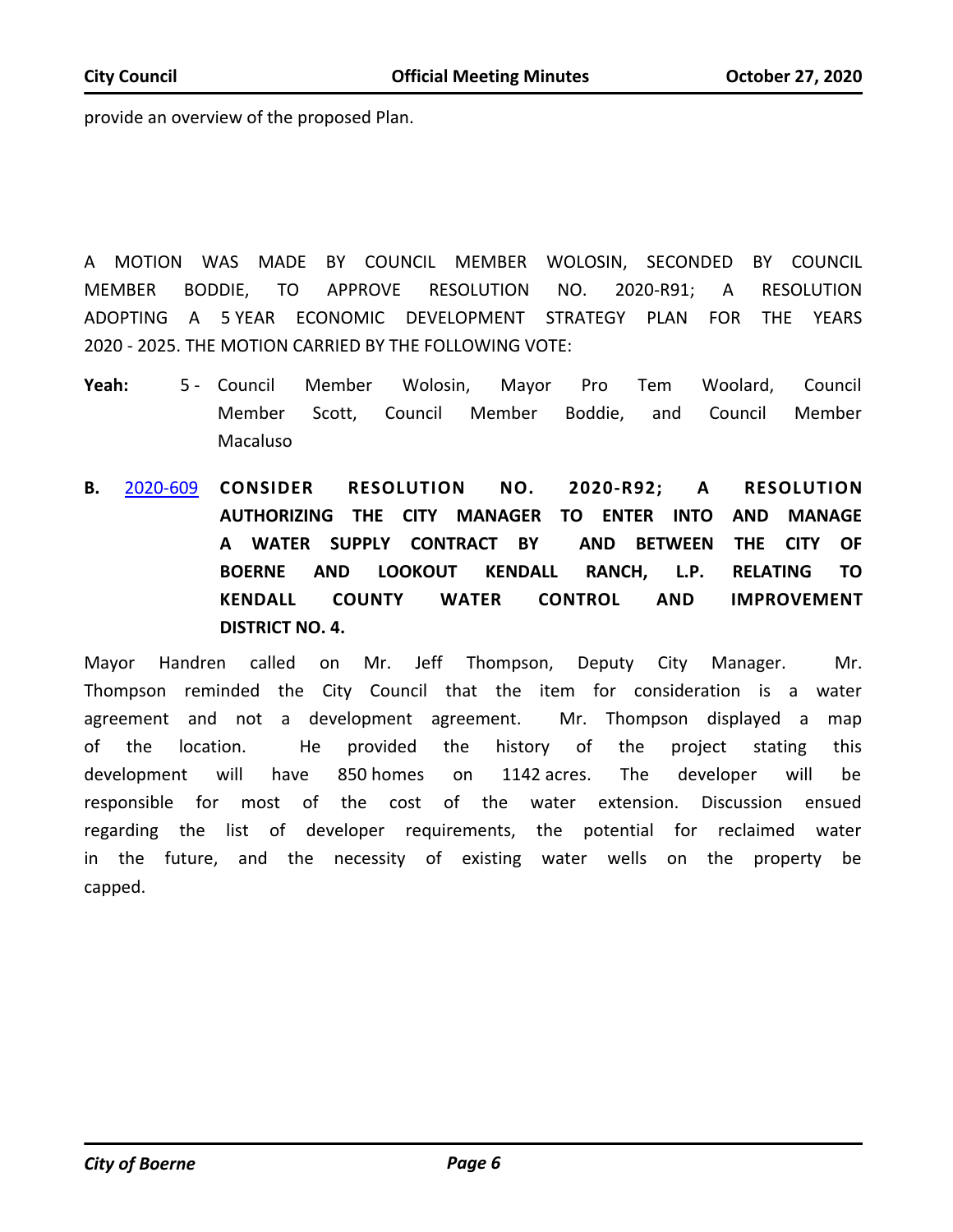A MOTION WAS MADE BY MAYOR PRO TEM WOOLARD, SECONDED BY COUNCIL MEMBER WOLOSIN, TO APPROVE RESOLUTION NO. 2020-R92; A RESOLUTION AUTHORIZING THE CITY MANAGER TO ENTER INTO AND MANAGE A WATER SUPPLY CONTRACT BY AND BETWEEN THE CITY OF BOERNE AND LOOKOUT KENDALL RANCH, L.P. RELATING TO KENDALL COUNTY WATER CONTROL AND IMPROVEMENT DISTRICT NO. 4. THE MOTION CARRIED BY THE FOLLOWING VOTE:

5 - Council Member Wolosin, Mayor Pro Tem Woolard, Council Member Scott, Council Member Boddie, and Council Member Macaluso Yeah:

## **6. OTHER ITEMS:**

**A.** [2020-611](http://boerne.legistar.com/gateway.aspx?m=l&id=/matter.aspx?key=5530) **CALL FOR A PUBLIC HEARING REGARDING THE ADOPTION OF A UNIFIED DEVELOPMENT CODE, REPEALING AND REPLACING ORDINANCES PERTAINING TO LAND DEVELOPMENT, ZONING AND SIGNAGE, ON TUESDAY, NOVEMBER 10, 2020 AT 6:00 P.M.**

A MOTION WAS MADE BY MAYOR PRO TEM WOOLARD, SECONDED BY COUNCIL MEMBER SCOTT, TO CALL FOR A PUBLIC HEARING REGARDING THE ADOPTION OF A UNIFIED DEVELOPMENT CODE, REPEALING AND REPLACING ORDINANCES PERTAINING TO LAND DEVELOPMENT, ZONING AND SIGNAGE, ON TUESDAY, NOVEMBER 10, 2020 AT 6:00 P.M. THE MOTION CARRIED BY THE FOLLOWING VOTE:

5 - Council Member Wolosin, Mayor Pro Tem Woolard, Council Member Scott, Council Member Boddie, and Council Member Macaluso Yeah:

#### **7. CITY MANAGER'S REPORT:**

# [2020-612](http://boerne.legistar.com/gateway.aspx?m=l&id=/matter.aspx?key=5531) **A. HUMAN RESOURCES DIRECTOR INTRODUCTION**

# **B. MONTHLY PROJECT UPDATE**

# **C. MUNI-POWER COMMUNICATION PROGRAM (Thompson)**

Mayor Handren called on City Manager Ben Thatcher. Mr. Thatcher stated that he applauded staff for working with the Lookout Group.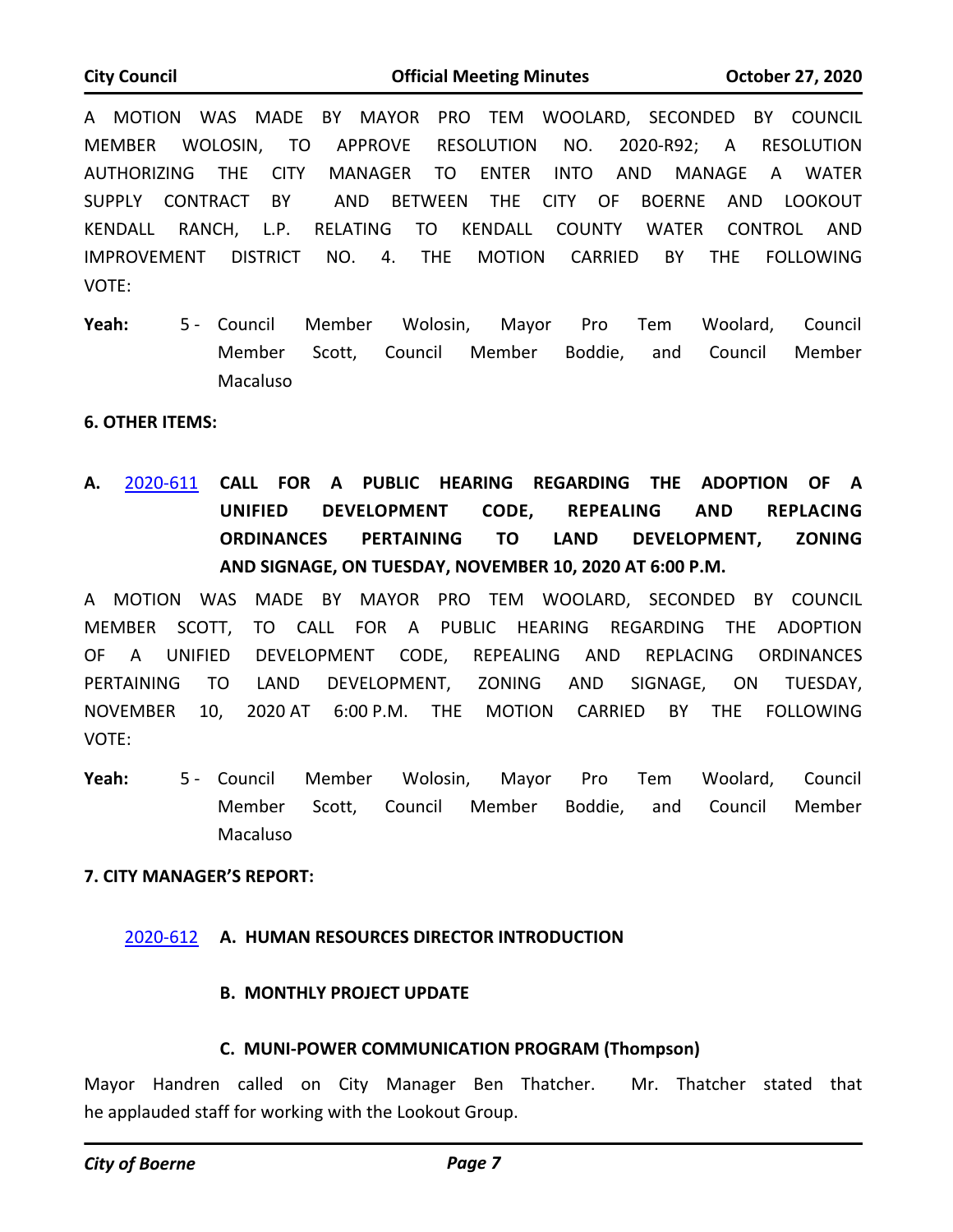Mr. Thatcher introduced Ms. Lisa Robles, HR Director. She is the first HR Director for the City.

Mr. Thatcher continued with the Monthly Project Update. Staff submitted their Workplan for current and future projects. He provided an overview of these projects to include the target completion dates.

Mayor Handren asked the Council Members for their opinion if the Dickens on Main event should be held. He stated it is difficult to balance economics and value that the event brings to the community with the safety of our citizens and staff. Mayor Handren stated that he will make a decision by the end of the week. Mr. Thatcher stated that the "Shop Local Campaign" was kicked off last week.

Deputy City Manager Jeff Thompson stated that he has been working with Schneider Engineering regarding a Muni-Power Communication Program. The City is one of four participants educating citizens about the value of buying utilities from municipal-owned utilities. The program was launched in August.

# **8. COMMENTS FROM COUNCIL – No discussion or action may take place.**

Council Member Wolosin provided an update on the Blanco Road project. The Committee met last Friday. He stated that with the study, a light at Plant and Blanco is not warranted because there isn't enough cross traffic. However, a Hawk light crosswalk can be installed. The Committee will meet again before Thanksgiving.

Mayor Handren stated that City, County and Fair Oaks Ranch met regarding an Alamo Area Metropolitan Planning Organization (MPO) list plan of projects to have ready for next year. He also stated that the Water Committee will have their third meeting early next month.